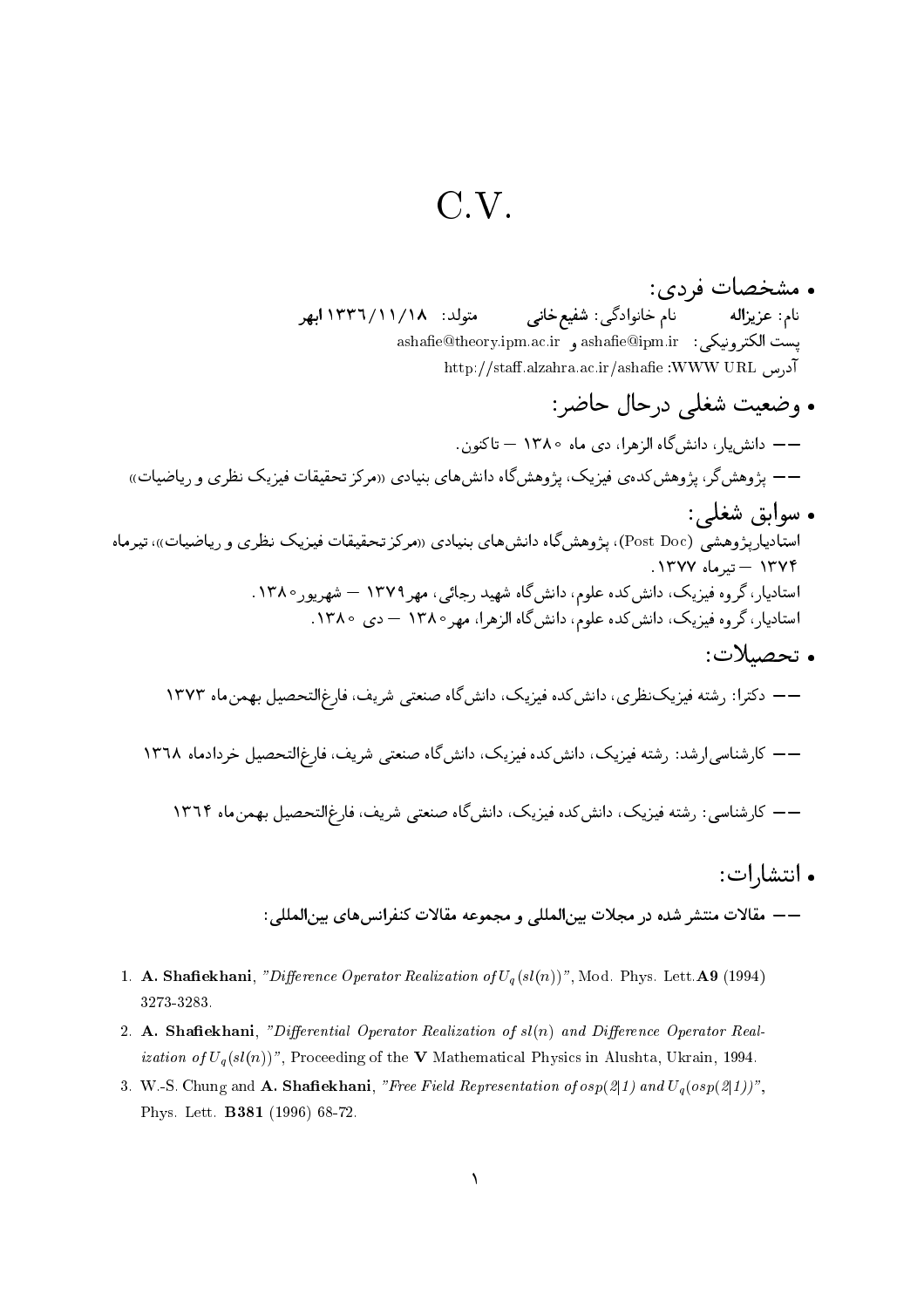- 4. A. Shafiekhani and M.R. Rahimi Tabar, "Logarithmic Operators in Conformal Field Theory and the  $W_{\infty}$ -algebra", Int. J. of Mod. Phys. A12 (1997) 3723-3738.
- 5. A. Shafiekhani and M. Khorrami, "Exactly and Quasi-Exactly Solvable Models on the Basis of  $OSP(2|1)$ ", Mod. Phys. Lett. A12 (1997) 1655-1661.
- 6. A. Shafiekhani and W.-S. Chung,  $N=2$  Superconformal Field Theory on the basis of  $osp(2|2)$ ", Mod. Phys. Lett. **A13** (1998) 47-57.
- 7. A. Shafiekhani and M.R. Rahimi Tabar, "Logarithmic Operators and The  $W_{infty}$ ", Current Topi
s in Physi
s, Pro
eeding of Inauguration Conferen
e of the APCTP, Seoul, Koria, World Scientific, V. 2, (1998) 699-703.
- 8. A.M. Ghezelbash, A. Shafiekhani and M.R. Abolhassani, "On the Pichard-Fuchs Equations of  $N=2$  Supersymmetric  $E_6$  Yang-Mills Theory", Mod. Phys. Lett. A13 (1998) 527-532.
- 9. M.A. Vesaghi and A. Shafiekhani, "Diamond-Like Carbon film from Liquid Gas on Metallic Substrates, J. Phys. D: Appl. Phys. 31 (1998) L46-L48.
- 10. M.A. Vesaghi and A. Shafiekhani, "Jahn-Teller Effect in Diamond-Like Carbon film, J. Phys. D: Appl. Phys. 32 (1999) L101-L104.
- 11. M.A. Vesaghi, A.A. Shokri and A. Shafiekhani, "Gaint MagnetoResistance in C/Fe/Cr/O Films, Proceeding of MSM-99 Conference, Tehran, Iran, World Scientific, Sept. 2000.
- 12. M.A. Vesaghi, A. Shafiekhani and K. Horuchi, "Composition Lines of Visible Band of in Syntheti Diamond, Jap. J. Phys. 42 (2003) 2749-2751.
- 13. M. Heidari Saani, M. A. Vesaghi, K. Esfarjani and A. Shafiekhani "Detail of a Theoretical Model for electronic Structure of the Diamond Vacancies", J. Diamond and Rel. Material, 13 (2005) 2125-2130.
- 14. F. Hashemi and A. Shafiekhani, An Improved simple model of the Yukawa potential, 11th Asian Chemi
al Congress, Koria, 2005.
- 15. M. Heidari Saani, M. A. Vesaghi, K. Esfarjani and A. Shafiekhani "Generalized Hubbard Model for Many-electron States of Diamond Vacancies: A non CI approach"., Physica Status Solidi, 243 (2006), 1269-1275.
- 16. Z. Mehraban, F. Farzaneh, A. Shafiekhani, "Synthesis and charactrization of a new organicinorganic hydrid NiO-chlorophll-a as a optical material", Optical Materials, 29, (2007), 827-
- 17. M.A. Vesaghi, T. Ghodsellahi, M. Panahandeh and A. Shafiekhani, *Deposition and electrical* resistivity of Cu nanoparticles in carbon films, NDNC 2007, Japan, 2007.
- 18. M. Akbarzadeh Pasha, A. Shafiekhqani, M.A. Vesaghi and M. Nazari, Carbon nanotube growth from LG, Euro Nano Forum, Germany, 2007.
- 19. H. Simchi, Gh. Sareminia, Bf A. Shafiekhani, Gh. Valizadeh, "Passivation of InSb Surface for manufacturing infrared devices", Infrared Physics & Technology,  $51$ , (2007), 263-269.
- 20. T. Ghodselahi, M.A. Vesaghi, A. Shafiekhani, A. Baradran, A. Karimi, Z. Mobini, Codeposition process of Rf-Sputtering and RF-PECVD of Copper/Carbon nanocomposite films",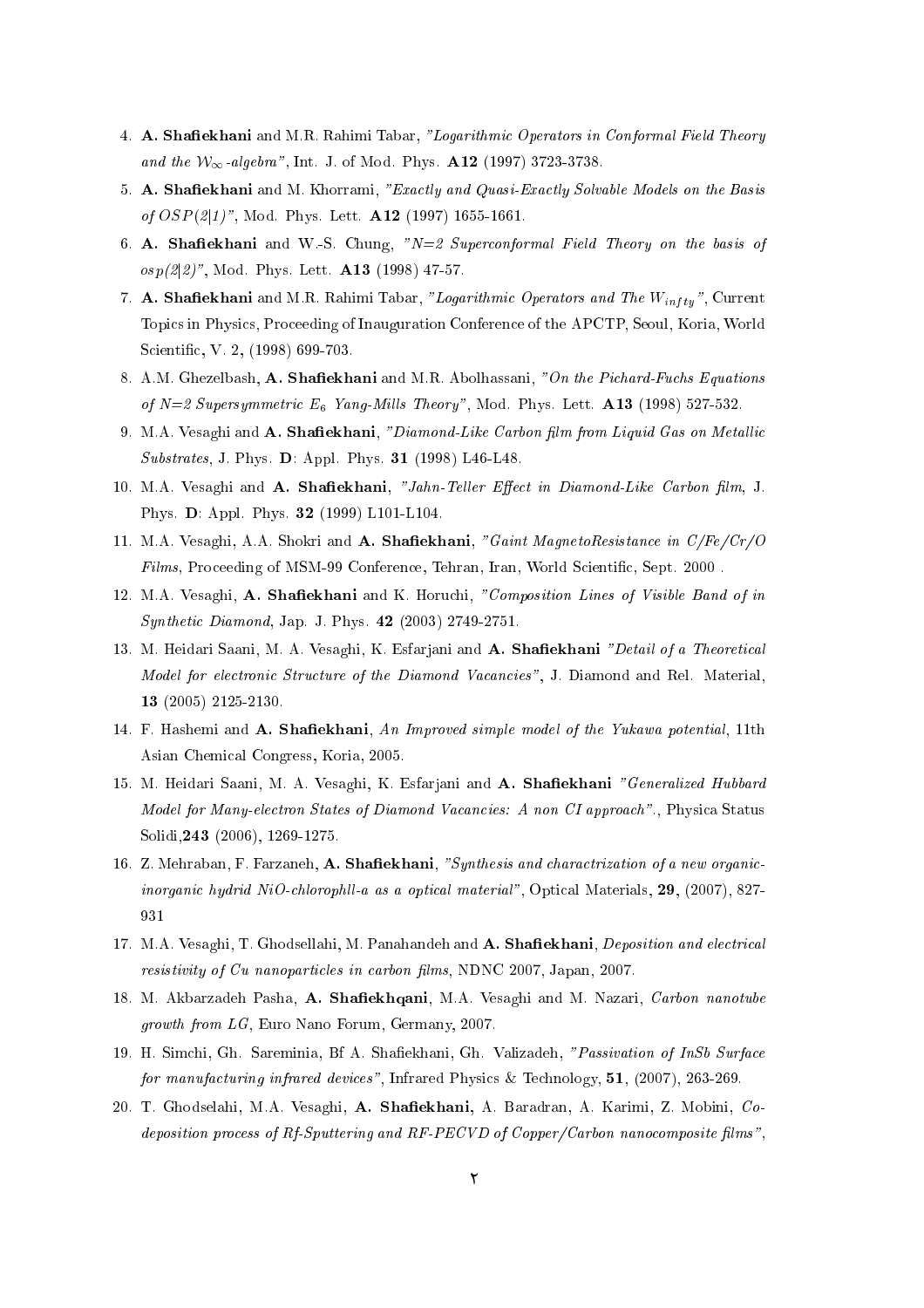Surface & Coatings Technology, 202, (2008), 2731-2736.

- 21. M. Heidari Saani, H. Hashemi, A. Ranjbar, M. A. Vesaghi, and A. Shafiekhani, "Explanation of atomic displacement around lattice vacancies in diamond based on electron delocalization", Eur. Phys. J. B. 65, (2008), 219-223.
- 22. T. Ghodselahi, M.A. Vesaghi and A. Shafiekhani, " Optical and electrical properties of the copper-carbon nanocomposites", Nanophotonics II, Proc. of SPIE 6988, 69881P-1-69881P-8.
- 23. T. Ghodselahi, M.A. Vesaghi, A. Shafiekhani, A. Baghizadeh and M. Lameii, "XPS study of the  $Cu@Cu<sub>2</sub>O$  core-shell nanoparticles", Appl. Surf. Sci. 255, (2008), 2730-2734.
- 24. T. Ghodselahi, M.A. Vesaghi, and A. Shafiekhani, "Study of surface plasmon resonance of  $Cu@Cu_2O$  core-shell nanoparticles by Mie theory", J. Phys. D: Appl. Phys., 42, (2009), 015308 (6pp).
- 25. A. Shafiekhani, M.A. Vesaghi and A. Gholamzadeh, "Fabrication of W-DLC Thin Films by HF-CVD Method", Processing and Fabrication of Advanced Materials-XVII, New Delhi, (2009), 341-345.
- 26. M. Akbarzadeh Pasha, A. Shafiekhani and M.A. Vesaghi, "Hot filment CVD of Fe-Cr catalyst for thermal CVD carbon nanotube growth from liquid petroleum gas", Appl. Surf. Sci. 256, (2009), 1365-1371.
- 27. M. Akbarzadeh Pasha, M. Ranjbar, M.A. Vesaghi, A. Shafiekhani, The evolution of catalyst  $layer\,morphology\,and\,sub-surface\,growth\,of\,CNTs\,over\,the\,hot\,filament\,qrown\,New\,Fe/Cr\,thin$  $films, Applied Surface Science$  257 (2010) 1511-1515.
- 28. Z. Fakhroueian, N. Afroukhteh Langroudi, P. Esmaeilzadeh, H. Varmazyar, A. Ahmadirad, A. Shafiekhani, M. Yousefi, M. Karami, " The consideration of Spelendid Increasing Tren of Green Fuel  $H_2$  Production with the help of Nanofine MAterials", Def. and Diff. Forum, 297-301, (2010), 351-358.
- 29. Z. Fakhroueian, A. Shafiekhani, M. Yousefi, N. Afroukhteh Langroudi, M. Karami, H. Varmazyar, M. Hemmati and S. Satari, "Investigation of Fine Nanoparti
les Sygas atalyst (POM) Considering Their Various Morphology", J. Nano. Nano. 10, (2010), 1085-1093.
- 30. M. Akbarzadeh Pasha, R. Poursalehi, M.A.Vesaghi, A. Shafiekhani, The effect of temperature on the TCVD growth of CNTs from LPG over Pd nanoparti
les prepared by laser ablation, Physica **B 405** (2010) 3468-3474.
- 31. T. Ghodselahi, M.A. Vesaghi, A. Shafiekhani, M. Ahmadi, M. Panahandeh, M. HeidariSaani, Metal-nonmetal transition in the copper-carbon nanocomposite films, Physica  $\bf{B}$  405 (2010) 3949-3951.
- 32. L. Fekri, A. Jafari, S. Fekri, A. Shafiekhani, M. Vesaghi and G. Behzadi, "Comparison of Syntesis and Purification of Carbon Nanotubes by Thermal Chemical Vapor Deposition on the Nickel-Based catalysts:  $NiSiO<sub>2</sub>$  and 304-Type Stainless Steel", J. Appli. Sci. 10, (2010), 716-723.
- 33. A.A. Rahimi, M. Kh. Bahmani, A. Masoudnejad, M. Sa'adati, A. Khosravi, Shafiekhani,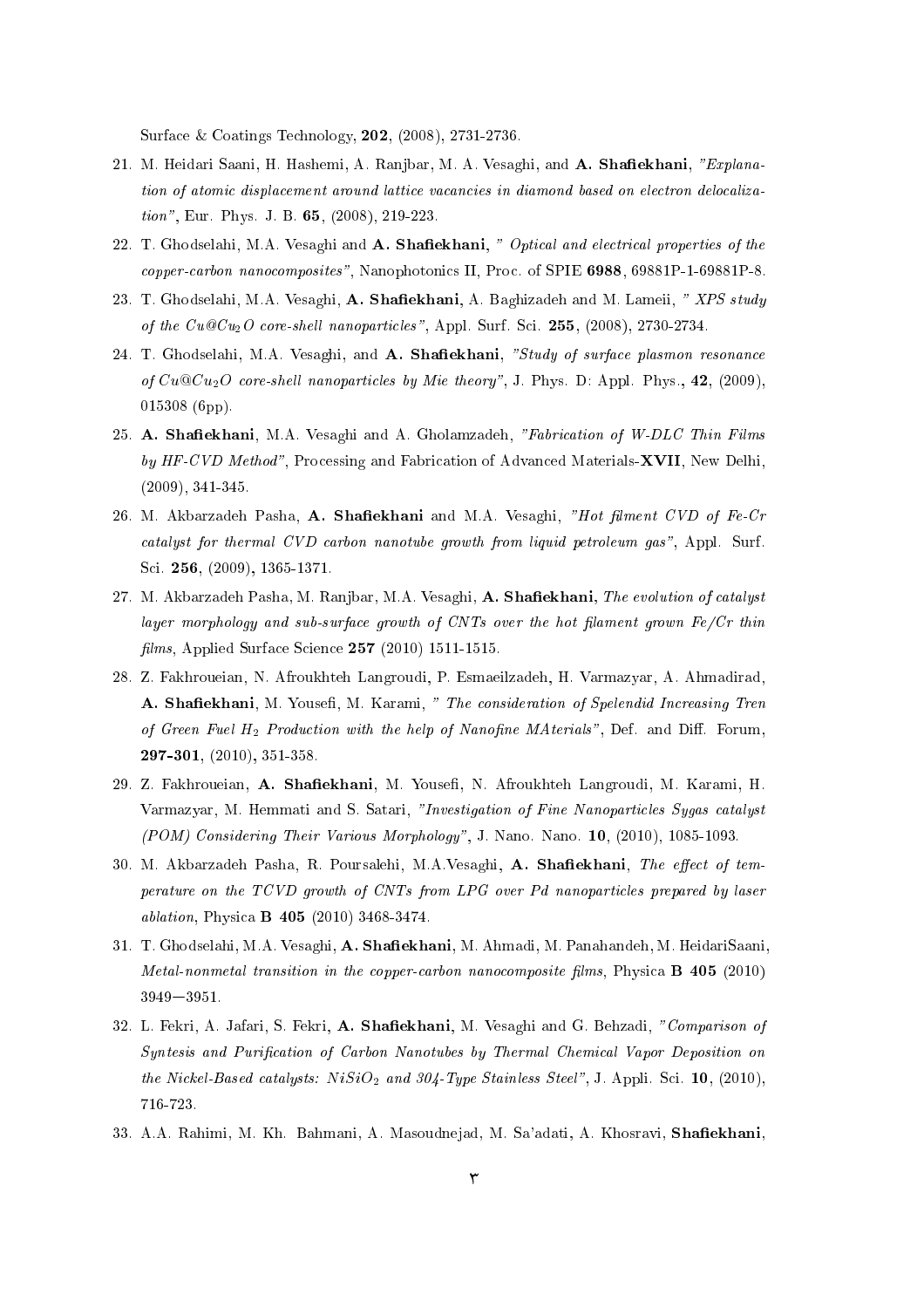J. Mohammadzade, Application of near-infrared spectroscopy and support vector machine in detection of HIV-1 infection, Kowsar Medical Journal 15, (2010) 23-29 (in Persian).

- 34. Z. Fakhroueian, A. Shafiekhani, F. Farzaneh, Synthesis and application of  $TiO<sub>2</sub>$  amorphous nanoparticles as an IR detector, Int. J. Nanomanufacturing 5, (2010) 254-259.
- 35. S. Naveb Sadeghi, A. Shafiekhani and M. A. Vesaghi, *Direct production of carbon nanotubes*  $decorated with Cu<sub>2</sub>O by thermal chemical vapor deposition on Ni catalyst electrophated on a$ opper substrate, J. Nanopart. Res.13 (2011) 4681-4689.
- 36. Z. Fakhroueian, P. Esmaeilzadeh, N. Afroukhteh, H. Varmazyar, M. Ahmadirad, P. Esmaeil Zadeh, M. Yousefi, M. Karami, A. Shafiekhani and S. Sepehriseresht, *Influence of Important* Nanoemulsions pH on Performance of Nanostructures Catalysts for H2 Production in Syngas  $Reactions$ , Defect and Diffusion Forum 312-315 (2011) 20-26.
- 37. M. Akbarzadeh Pasha, Z. Fakhroueian, A. Shafiekhani, M.A. Vesaghi and F. Farzaneh, Synthesis and characterization of Ni-Si mixed oxide nanocomposite as a catalyst for carbon nanotubes formation, Materials Science-Poland, 29 (2011) 152-157.
- 38. S. Nayeb Sadeghi, A. Shafiekhani and M. A. Vesaghi, Direct production of carbon nanotubes decorated with Cu<sub>2</sub>O by thermal chemical vapor deposition on Ni catalyst electroplated on a opper substrate, J. Nanopart. Res. 13 (2011) 4681-4689.
- 39. Z. Fakhroueian1, P. Esmaeilzadeh, N. Afroukhteh, H. Varmazyar, M. Ahmadirad, P. Esmaeilzadeh, M. Yousefi, M. Karami, A. Shafiekhani, S. Sepehriseresht, Influence of Important Nanoemulsions pH on Performance of Nanostructures Catalysts for H2 Production in  $Syngas$  Reactions, Defect and Diffusion Forum  $312-315$  (2011) 20-26.
- 40. A. Gelali, Sh. Solymani, M. Elahi, T. Ghodselahi, H. Zahrabi, M. A. Vesaghi, M. Ahmadi Rad and A. Shafiekhani A. Ahmadpourian, Fabrication of Cu-Ni core-shell nanoparticles by  $co-deposition$  of  $RF$ - $PECVD$  and  $RF$ -Sputtering, Sciences and Surface Engineering, 11 (2011) 39-43 (in Persian).
- 41. N. Kheirabadi and  $\mathbf{A}.\mathbf{Shafiekhani}, Graphene/Li$  Ion Battrey, J. Appl. Phys. 112, (2012) 124323-1-124323-5.
- 42. M.A. Vesaghia, A. Keshvari, A. Shafiekhani, Frequency and field dependent ac conductivity of Copper nanoparticles embedded in carbon films, Proceed. of the 4th International Conferen
e on Nanostru
tures (ICNS4), (2012), Kish Island, Iran.
- 43. S. Nayeb Sadeghi, A. Shafiekhani and M. A. Vesaghi, *Direct production of carbon nanofibers* decorated with  $Cu<sub>2</sub>O$  by thermal chemical vapor deposition on Ni catalyst electroplated on a opper substrate, I.J.P.R. 12, (2012), 237-243 (in Persian).
- 44. N. Kheirabadi and A.Shafiekhani, The ground state of graphene and graphene disordered by vacancies, Physica E 47 (2013) 309-315.
- 45. A. Shafiekhani and H. SaeidFirozeh, Influence of  $Fe@MnAl_2O_4$  and synthesis of novel compound  $M n_{0.83} Fe_{0.21} Al_{1.96O4}$ , Physica B 421 (2013) 122-126.

- سخنرانی های ارائهشده در کنفرانس های پین المللی: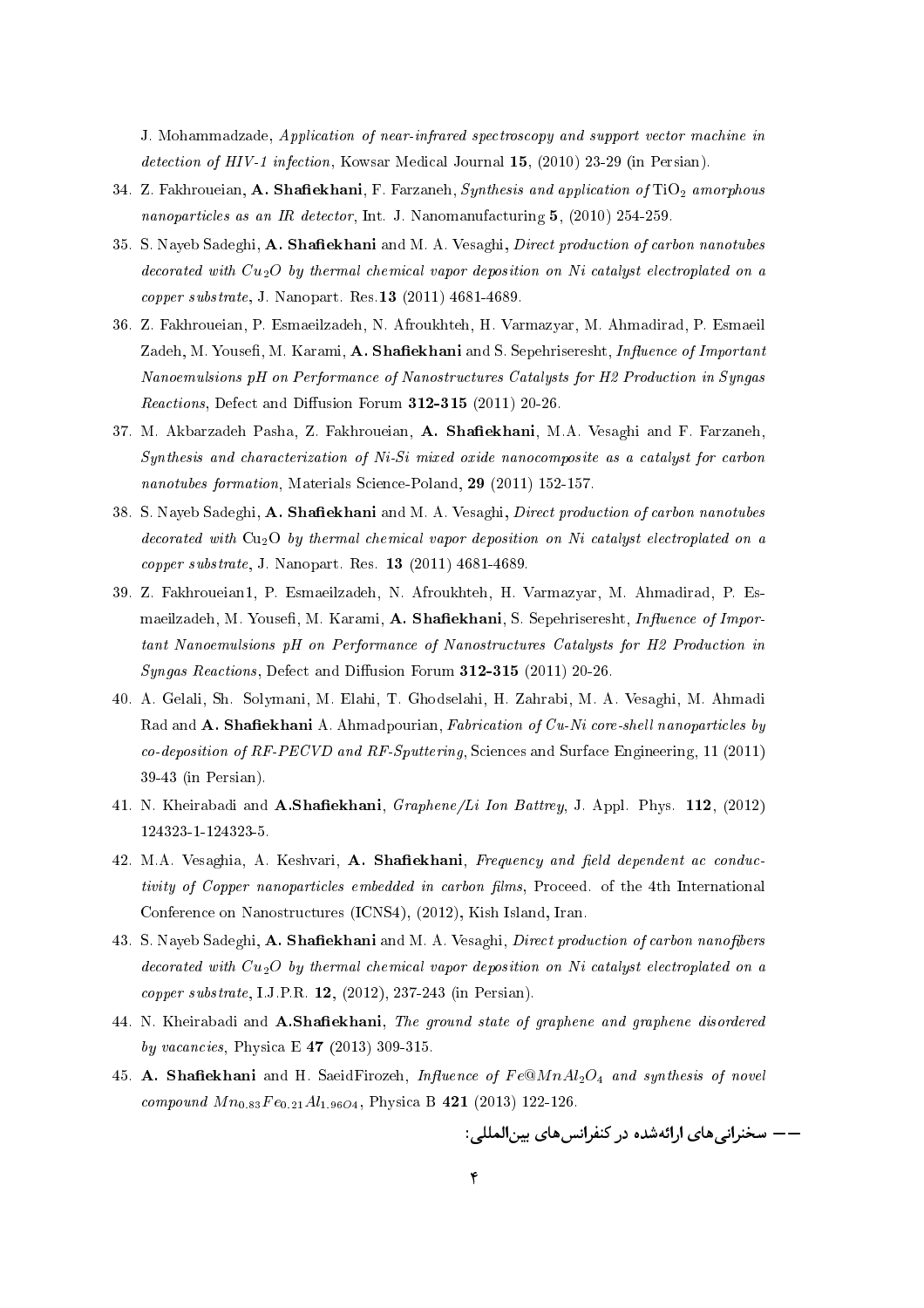- 1. A. Shafiekhani, "Differential Operator Realization of  $sl(n)$  and Difference Operator Real*ization of*  $U_q(sl(n))$ ". **V**, Mathematical Physics in Alushta, Ukrain, 1994.
- 2. A. Shafiekhani, "Free Feild Realization of Simple algebras and their q-analog", VII Regional Conference on Mathematical Physics, Anzaly, Iran, 1995.
- 3. A. Shafiekhani, and M.R. Rahimi Tabar, "Logarithmic Conformal Field Theory", Inauguration Conference of APCTP, Seoul, Koria, 1996.
- 4. A. Shafiekhani, "Some Results Regarding Operator Realization of  $osp(2|2)$  and  $U_q(osp(2|2))$ and Free Field Representation of  $osp(2|2)$ ", VIII Regional Conference on Mathematical Physics, Nour Amberd, Armenia, 1997.
- 5. M.A. Vesaghi, A.A. Shokri and A. Shafiekhani, "Gaint MagnetoResistance in C/Fe/Cr/O Films, MSM-99 Conference, Tehran, Iran, 1999.
- 6. M. A. Vesaghi, A. Gelali, T. Ghodselahi, S. Solymani, H. Zahrabi, S. M. Elahi, A. Shafiekhani and M. Ahmadi Rad, XRD of Cu Nano Particles Embedded In Carbon Film, Proceeding of the International Conference on Nanotechnology: Fundamentals and Applications Ottawa, Ontario, Canada, August 4-6, 2010.

• كتابهاي منتشرشده: ۱) کتاب الکتر ونیکی ی میاجت ویژوی , پاضی II «نظریهی گروهها و جبرها»، ۱۳۸۳.

- . مقالات منتشرشده فارسی و ارائه شده در کنفرانس های داخلی :
- ۱) عزیزاله شفیع خانبی و علمی معتمد اکتساببی، مدل نظری واکنشهای الکترون— مولکولمی پلاسمای  $SiH_4$ ، سومین کنفرانس فیزیک ایران، مشهد، ۱۳٦۵.
	- ۲) فرهاد اردلان و عزیزاله شفیع خانبی، اربیفلد، کارنامه پژوهشی دانشگاه صنعتبی شریف، ۱۳٦۹
- ۳) فرهاد اردلان و عزیزاله شفیع خانبی، نمایش دیفرانسیل کوانتمی گروههای کوانتمی، کارنامه پژوهشی دانش گاه صنعتی شریف، ۱۳۷۳.
	- ۴) عزیزاله شفیع خانی، نمایش تفاضلی جبر کوانتمی (sl(n، یازدهمین کنفرانس فیزیک ایران، سنندج، ۱۳۷۳.
- ۰ $U_q(osp(2|1)$  عزیزاله شفیع خانبی و ونسانگ چونگ، نمایش میدان آزاد ابرجبر  $\mathit{osp}(2|1)$  و  $q-$ بوزونبی ابرجبر دوازدهمین کنفرانس فیزیک ایران، از ومیه، ۱۳۷۴.
- .<br>٦) عزیزاله شفیع خانبی، نمایش بوزونی جبر (08p(2|1) و (0sp(2|1، دومین کنفرانس بهاره فیزیک انرژیهای بالا، مرکز تحقیقات فیزیک نظری و ریاضیات، تهران، ۱۳۷۴.
- ۷) عزیزاله شفیعخانی و محمدرضا رحیمیتبار، عملگرهای لگاریتمی در نظریه میدان همدیس و جبر ۴۷۰۰ سنزدهمین کنفرانس فیزیک ایران، مشهد، ۱۳۷۵.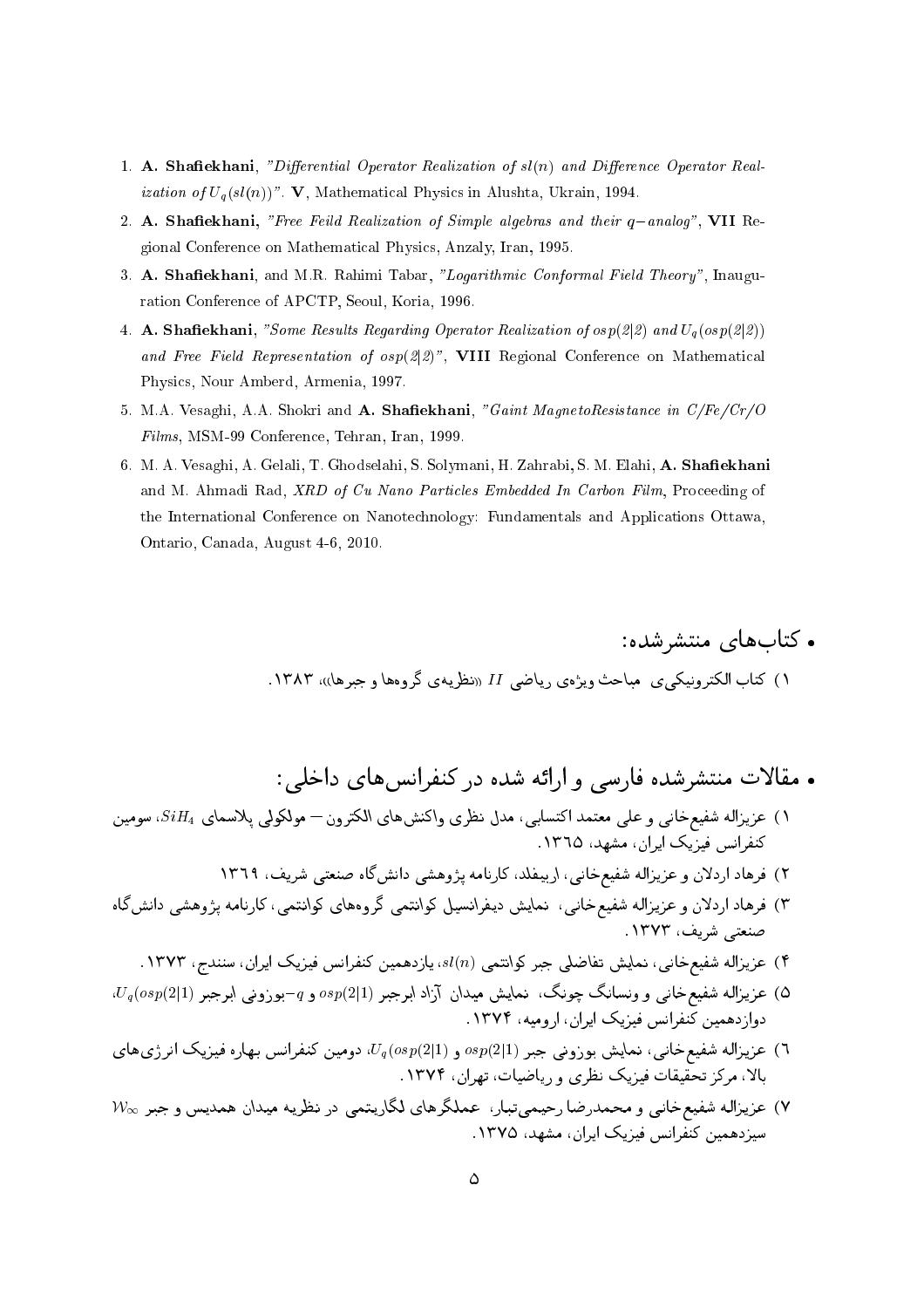- ۸) محمدعلی وساقی و عزیزاله شفیعخانی، ساخت و بررسی لایهنازک کربن، کارنامه پژوهشی دانشگاه صنعتی شریف، ۱۳۷۵
- ۹) محمد خرمی و عزیزاله شفیع خانبی، سیستم های یک بعدی اسپین ۱/۲ براساس گروه ( $\mathit{osp}(2|1)$  چهاردهمین کنفرانس فیزیک ایران، رشت، ۱۳۷٦.
- ۱۰) محمدعلمی وساقمی و عزیزاله شفیع خانبی، طیف مرئیی و فرابنفش لایهنازک کربن شبهالماسی چهاردهمین کنفرانس فیزیک ایران، رشت، ١٣٧٦.
- ۱۱) محمدعلمی وساقبی و عزیزاله شفیع خانبی، خواص اپتیکی لایهنازک کربن شبهالماسی ساختهشده از گازمایع چهارمین کنفرانس ماده چگال، تهران، ١٣٧٦.
- ۱۲) محمدعلی وساقی و عزیزاله شفیعخانی، تنش در لایههای شبه الماسی، کارنامه پژوهشی دانش گاه صنعتی شريف، ١٣٧٧.
- ۱۳) محمدعلی وساقی و عزیزاله شفیع خانبی، جدا سازی و بررسی طیف تشعشع فوتونی لایههای کربن شبه الماسی، کارنامه پژوهشی دانش5اه صنعتی شریف، ۱۳۷۸.
- ۱۴) محمدعلمی وساقبی، عزیزاله شفیع خانبی و علمیاصغر شکری، مقاومت مغناطیسی عظیم در لایههای نازک C/Fe/Cr/O هفدهمین کنفرانس فیزیک ایران، شاهرود، ۱۳۷۹.
- ۱۵) محمدعلی وساقی، عزیزاله شفیعخانی، مهدی حیدرثانی و علیاصغر شکری، بررسی خواص ترابردی الکتریکی لایه کربن فلزدار، کارنامه پژوهشی دانشگاه صنعتی شریف، ۱۳۷۹.
- ١٦) محمدعلي وساقي، مهدي حيدرثاني، علىاصغر شكري و عزيزاله شفيع خانبي، بررسي خواص ترابردي الكتريكي لایه کربن فلزدار، هیجدهمین کنفرانس فیزیک ایران، سبزواز، ۱۳۸۰.
- ١٧) محمدعلي وساقي، عزيزاله شفيع خانبي و حسين حمزهيور، مدهاي نوساني لايههاي كربن در ناحيه فروسرخ ۰ ۲۸۰ تا ۲۰۰۰ سانتیمتر، نوزدهمین کنفرانس فیزیک ایران، زنجان، ۱۳۸۱.
- ١٨) الميرا فرختكين، عزيزاله شفيع خانبي، محمدعلمي وساقبي وطيبه قدساللهي، ساخت لايههاي نازك شبه الماسي به روش امواج رادیویی و تاثیر ضخامت بر ساختار لایهها، بیست و یکمین کنفرانس فیزیک ایران، تهران ۱۳۸۳.
- ١٩) محسن بابامردادي، محمدعلي وساقي و عزيزاله شفيع خانبي، اثر يخت حرارتي در لايههاي نازك شبهالماسي، يازدهمين كنفرانس ماده چگال، تهران، ۱۳۸۳.
	- ۲۰) معصومه مهربان، فائزه فرزانه و عزیزاله شفیع خانبی، پازدهمین کنفرانس ماده چگال، تهران، ۱۳۸۳.
- ۲۱) زهرا فخروییان، عزیزاله شفیعخانبی و فائزه فرزانه، تاثیر یخت در ساخت نانودرات  $TiO_2$  با نواقص شبکهای، کنفرانس فیزیک ایران، شاهر ود، ۱۳۸۵.
- ٢٢) محمد اكبرزادهپاشا، محمد سياري، عزيزاله شفيعخاني و محمدعلي وساقي، ساخت نانولولههاي كربنب با ترکیب دو روش انباشت شیمیائیی بخار فیلامان داغ و انباشت شیمیائیی حرارتیی، کنفرانس فیزیک ایران، شاهرود،  $.1710$
- ۲۳) طیبه قدساللهی، محمدعلی وساقی و عزیزاله شفیعخانی، اثر فشار و توان بر مشخصات لایههای کربن—مس، کنفرانس فیزیک ایران، شاهرود، ۱۳۸۵.
- ۲۴) صفورا نایب صادقی، عزیزاله شفیعخانی و محمدعلی وساقی، استفاده از روش الکتروشیمیلیی در ساخت کاتالیستهای رشد نانولولههای کربنی، هشتمین کنفرانس ماده چگال ایران، مشهد بهمن ۸۵.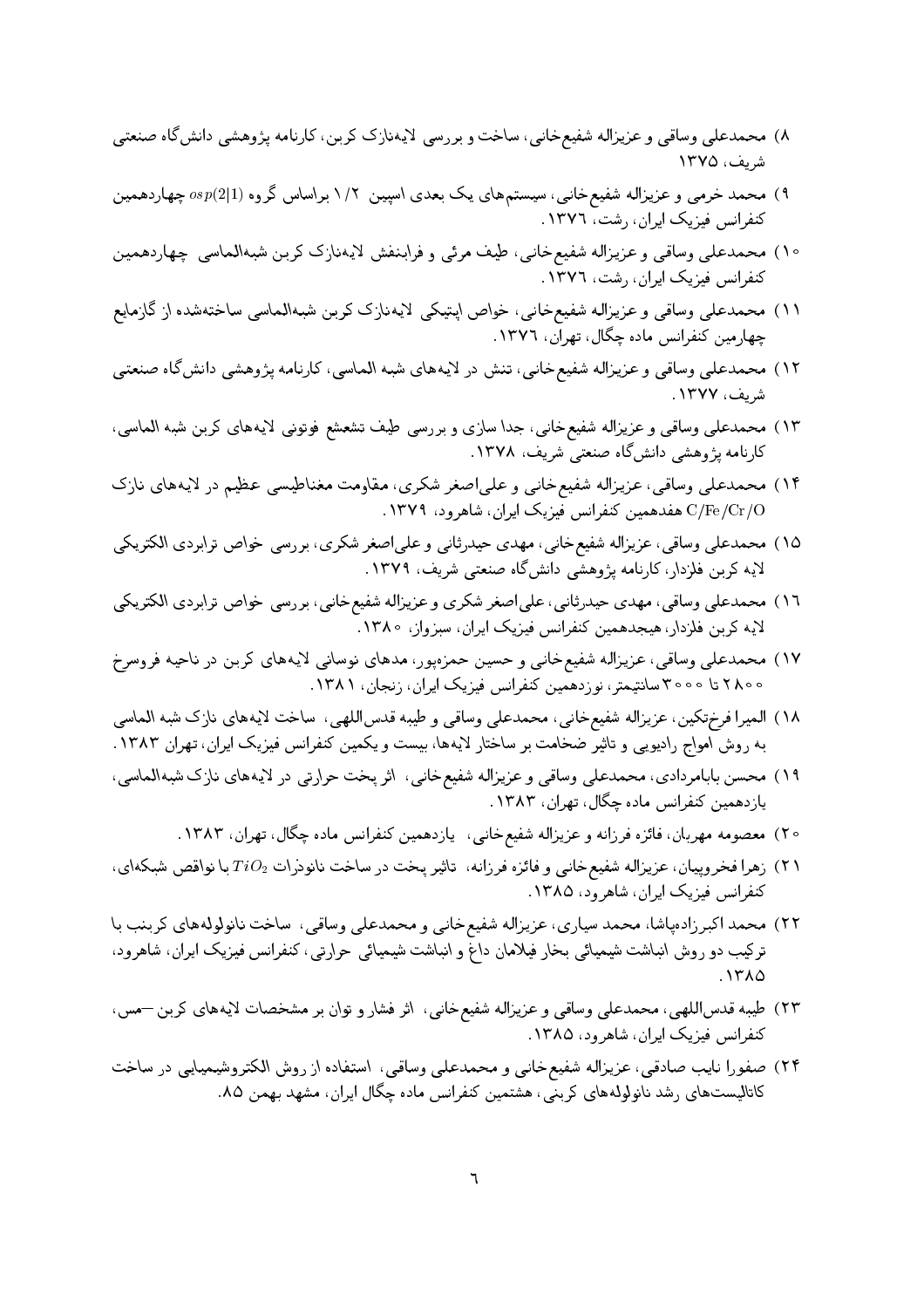- ٢٥) عليرضا برادران، طيبه قدس اللهي، محمدعلي وساقي وعزيزاله شفيع خانبي، مطالعه خواص اپتيكي و تخمين اندازه نانو ذرات  $Cu_2O$  در لایههای کربن با استفاده از تپوری پراکندگی Mie، هشتمین کنفرانس ماده چگال ایران، مشهد بهمن ۸۵.
- ٢٦) زهرا مبيني، طيبه قدساللهي، عزيزاله شفيع خانبي، تاثير نفوذ مس بر مقاومت الكتريكي لايههاي كربن شبه الماسی به روش RF، سیزدهمین کنفرانس فیزیک ماده چگال، زنجان، ۱۳۸٦.
- ٢٧) هادي زهرابي، طيبه قدس الهي، علي كلالي، شهرام سليماني، ثريا هورنام، محمدعلي وساقي، عزيزاله شفیع خانبی و محمد احمدی راد، اثر لایه نازک نیکل بر پلاسمون نانو ذرات مس، شانزدهمین کنفرانس انجمن اپتیک و فوتونیک ایران، ۱۳۸۸، یزد.
- ۲۸) الـهام یوسفـی و عـزیـزالـه شفیـع خانـی، ساخت و آزمـایـش دستگاه کاتدولومینسانس بـرای شنـاساپـی عنـاصر مواد جامد، کنفرانس فیزیک، اصفهان، ۱۳۸۹.
- ۲۹) محمد اکبرزاده پاشا، محمدعلمی وساقبی، عزیزاله شفیع خانبی، رشد نانولولههای کربنبی پنهان در زیرلایهی کاتالیستی، کنفرانس فیزیک، اصفهان، ۱۳۸۹.
- ۳۰) الهام جعفری طوسی، مریم جعفری و عزیزاله شفیعخانبی، بهکارگیری روابط کرامرز—کرونیگ و فرنل جهت محاسبه ضریب شکست و ضخامت لایههای شبهالماسی ساخته شده به روش پلاسمای DC، کنفرانس فیزیک، اصفعان، ١٣٨٩.
- ٣١) علي كلالبي، طيبه قدسالهي، هادي زهرابي، محمد اكبرزاده ياشا، محمدعلبي وساقبي، سيد محمد الهي و عزیزاله شفیع خانبی، ساخت نانوکاتالیستهای مس-نیکل و رشد نانولولههای کربنی، کنفرانس فیزیک، اصفهان، ١٣٨٩.
- ۳۲) مریم رحمتی، عزیزاله شفیع خانبی، محمد احمدی راد و محمدعلی وساقبی، تاثیر بازیخت بردانهبندی و رسانایی الکتریکی نانو درات نیکل در بستر DLC، دهمین کنفرانس ماده چگال ایران، شیراز ۱۳۸۹.
- ۳۳) طیبه شجاعبی مهر، عزیزاله شفیع خانبی، طیبه قدسالهبی و محمد احمدی راد، ۱نر ناخالصبی نانودرات طلا در لایههای کربنشبهالماسی، دهمین کنفرانس ماده چگال ایران، شیراز ۱۳۸۹.
- ۳۴) راضیه زارعی، عزیزاله شفیع،خانبی و محمدتقبی میرتراببی، استفاده از طیفسنج فیبرنوری برای طیفسنجی اجرام نجومی، هفدمین کنفرانس ایتیک و فوتونیک ایران، کرمان ۱۳۸۹.
- ۳۵) مریم رحمتبی، عزیزاله شفیع خانبی، محمد احمدی راد و محمدعلبی وساقبی، تاثیر بازپخت بر دانهبندی و رسانایی نانودرات نیکل در بستر DLC، دهمین کنفرانس ماده چگال ایران، شیراز ۱۳۸۹.
- ٣٦) راضيه زارعيي، عزيزاله شفيع خانبي، محمدتقي ميرترابي وسيدهزهرا شورشيئنيي، تعيين منحني جذب تلسكوپ و بازدهی کوانتومی طیفسنج با استفاده از تحلیل و بررسی طیفهای ثبت شده نجومی، دومین همایش ملی مهندسی ایتیک و لیزر ایران، اصفهان ۱۳۹۰.
- ۳۷) هما سعیدفیروزه و عزیزاله شفیع خانبی، بررسی اثر جانشینبی پونهای آهن و کبالت روی خواص ساختاری نانوسیمهای گلکسیت، کنفرانس فیزیک ایران، یزد ۱۳۹۱.
- ۳۸) محمد اکبرزاده پاشا، محمدعلمی وساقبی و عزیزاله شفیع خانبی، بررسی اثر فشار کار در ساخت لایه کاتالیستبی به روش نشست بخار شیمیایی فیلامان گرم برای رشد نانولولههای کربنی، نخستین کنفرانس فیزیک و کاربردهای آن، پایلسر ۱۳۹۱.
- ۳۹) محمد اکبرزاده پاشا، سحرالسادات مهشید، محمدعلی وساقی، ابولقاسم دولتی و عزیزاله شفیع خانی، بررسی اثر پتانسیل الکتروشیمیایی در ساخت لایه کاتالیستی به روش الکتروشیمی برای رشد نانولولههای کربنی، نخستین کنفرانس فیزیک و کاربردهای آن، بابلسر ۱۳۹۱.